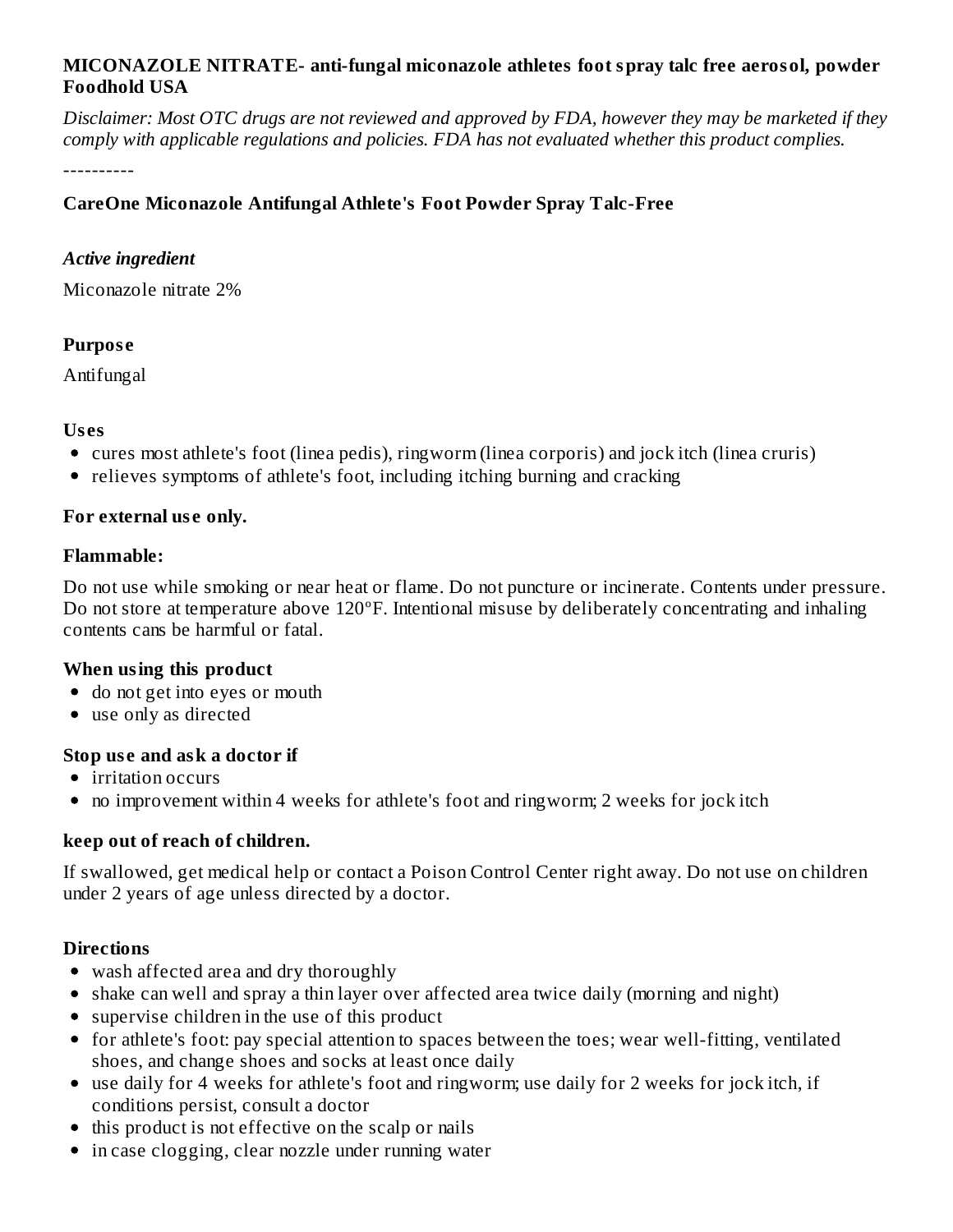#### **Other information**

store between 20º and 30ºC (68ºF and 86º)

#### **Inactive ingredients**

SD alcohol 40-B(10%w/w), isobutane (propellant), stearalkonium hectorite, talc

# **Questions?** call 1-866-964-0939

**Principal Display Panel CareOne ANTIFUNGAL ATHLETE'S FOOT POWDER SPRAY MICONAZOLE NITRATE 2%** CURES MOST ATHLETE'S FOOT RELIEVES ITCHING, CRACKING, AND BURNING TALC- FREE **NET WT 4.6 (130 g)**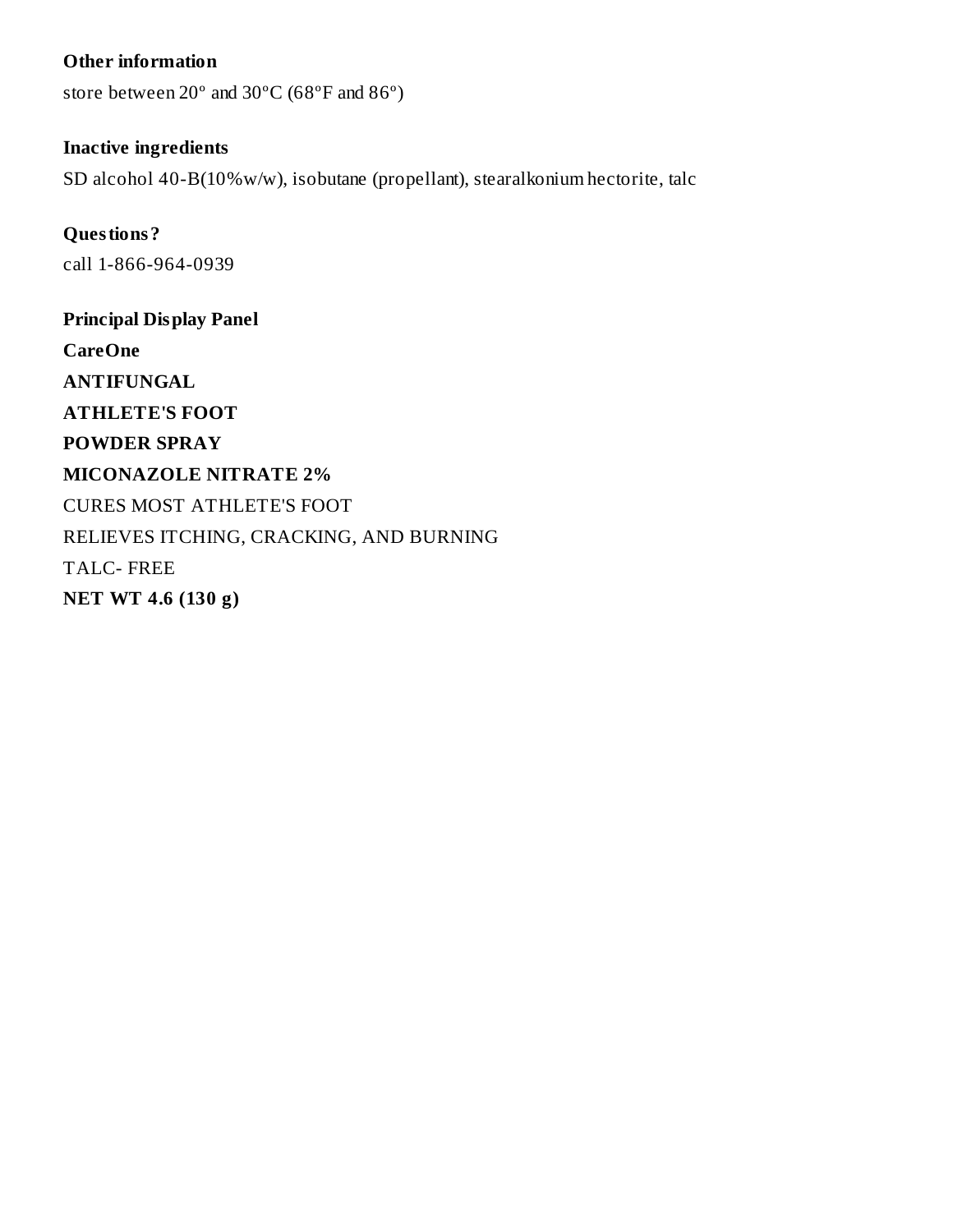

# **MICONAZOLE NITRATE**

anti-fungal miconazole athletes foot spray talc free aerosol, powder

| <b>Product Information</b>                                                                 |                       |                    |  |  |                |  |  |  |
|--------------------------------------------------------------------------------------------|-----------------------|--------------------|--|--|----------------|--|--|--|
| Product Type                                                                               | <b>HUMAN OTC DRUG</b> | Item Code (Source) |  |  | NDC:41520-565  |  |  |  |
| <b>Route of Administration</b>                                                             | <b>TOPICAL</b>        |                    |  |  |                |  |  |  |
|                                                                                            |                       |                    |  |  |                |  |  |  |
|                                                                                            |                       |                    |  |  |                |  |  |  |
| <b>Active Ingredient/Active Moiety</b>                                                     |                       |                    |  |  |                |  |  |  |
| <b>Ingredient Name</b><br><b>Basis of Strength</b>                                         |                       |                    |  |  | Strength       |  |  |  |
| MICONAZOLE NITRATE (UNII: VW4H1CYW1K) (MICONAZOLE - UNII:7NNO0D7S5M)<br>MICONAZOLE NITRATE |                       |                    |  |  | 2.6 g in 130 g |  |  |  |
|                                                                                            |                       |                    |  |  |                |  |  |  |
| <b>Inactive Ingredients</b>                                                                |                       |                    |  |  |                |  |  |  |
| <b>Ingredient Name</b>                                                                     |                       |                    |  |  | Strength       |  |  |  |
| DISTEARDIMONIUM HECTORITE (UNII: X687XDK09L)                                               |                       |                    |  |  |                |  |  |  |
| ISO BUTANE (UNII: BXR49TP611)                                                              |                       |                    |  |  |                |  |  |  |
| KAOLIN (UNII: 24H4NWX5CO)                                                                  |                       |                    |  |  |                |  |  |  |
| ALCOHOL (UNII: 3K9958V90M)                                                                 |                       |                    |  |  |                |  |  |  |
| ZEA MAYS SUBSP. MAYS WHOLE (UNII: 1G5HNE09V8)                                              |                       |                    |  |  |                |  |  |  |
|                                                                                            |                       |                    |  |  |                |  |  |  |